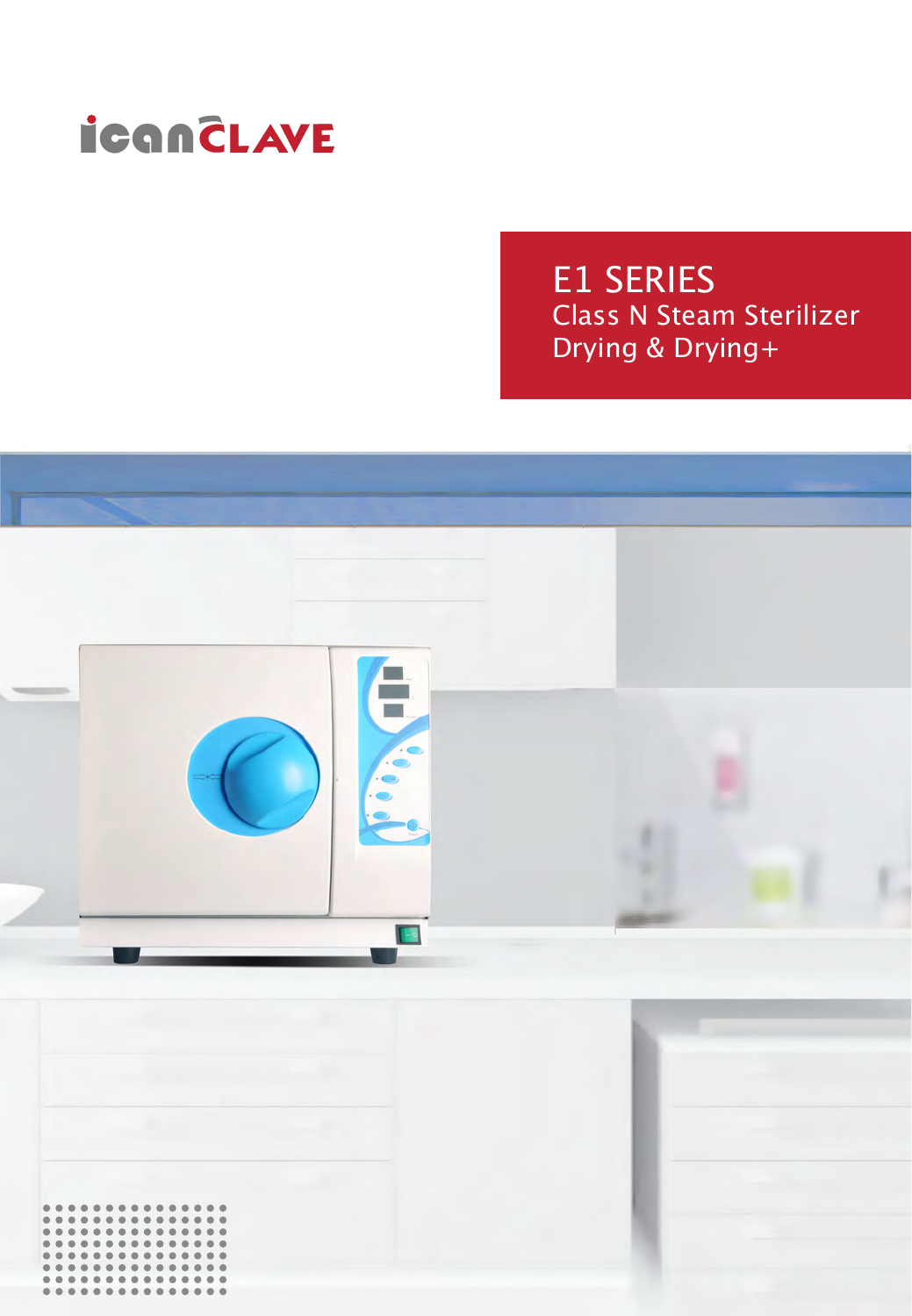Icanclave Class N steam sterilizer series E1 is an economic sterilization solution for dental clinics, laboratories, cosmetic hospitals, tattoo shops, veterinarians, etc.

E118 as the basic model only offers manual pressure release after the sterilization cycle is over.

E1318 include automatic water discharge.

E1418 include drying function.

\*For better drying results, open the door and leave a small gap once the autoclave finishes the cycle.

E1518 Is equipped with an air compressor that is activated automatically once the cycle is finished improving drying results.









E1318, E1418, E1518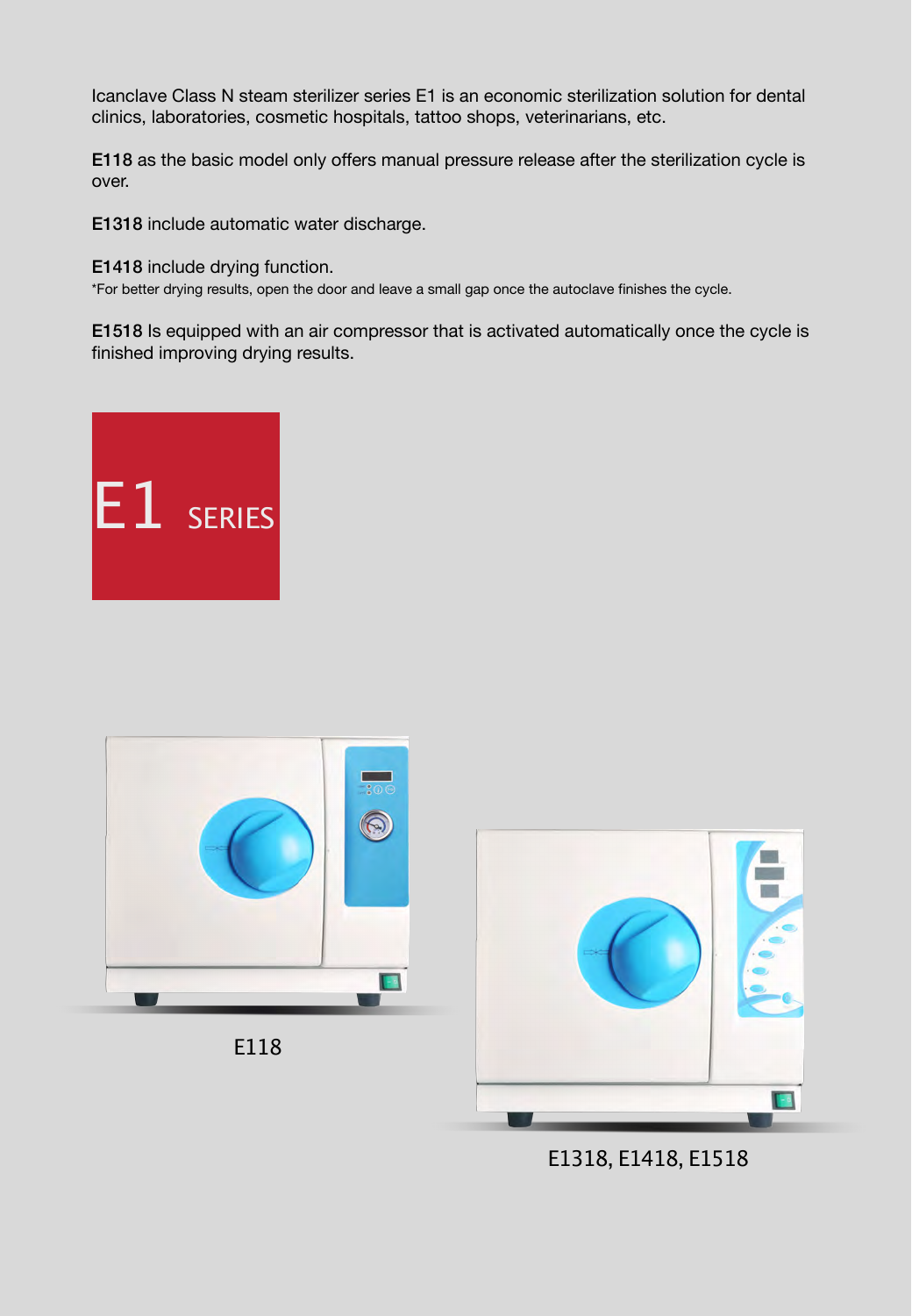

Two sterilization programs, 121°C and 134°C.



#### High precision control

High precision temperature control within  $0.\bar{1}$  °C.

Time

Adjustable sterilization and drying time.



#### Protection

Temperature and pressure overload protection.



It only allows the door to open when the pressure is 0.



## Pressure safety lock **Automatic pressure release**

Automatically discharge of water and steam after cycle over. \*Models : E318, E418, E518.



Heat drying function.



Drying + function for reducing drying time and better drying results.

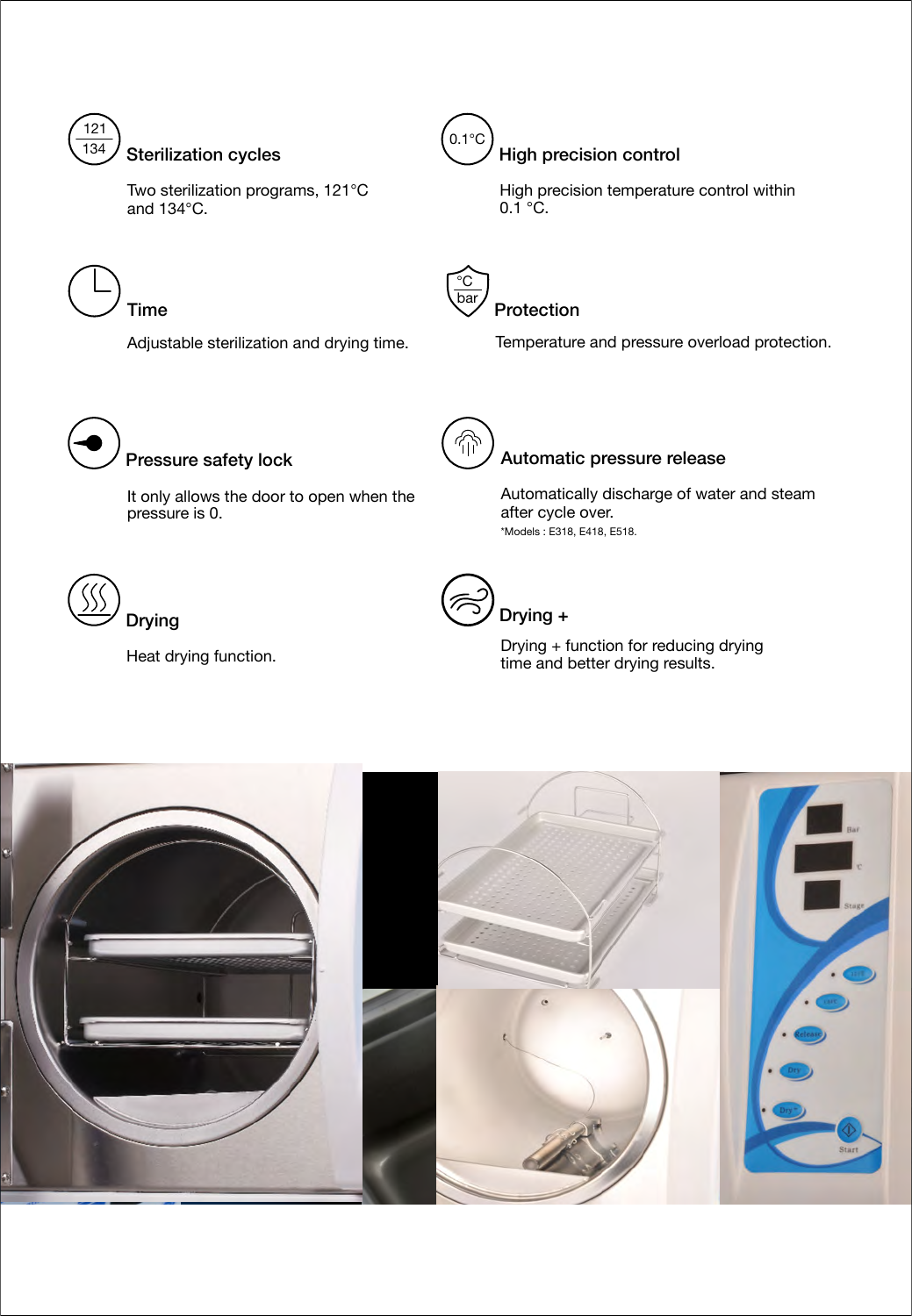### Technical Parameter

| <b>Order Code</b>        | E118                                | E1318     | E1418                              | E1518                               |
|--------------------------|-------------------------------------|-----------|------------------------------------|-------------------------------------|
| Model Number             | <b>STE-18-E</b>                     |           |                                    |                                     |
| Chamber Size             | Φ230x360mm                          |           |                                    |                                     |
| <b>Electrical Supply</b> | 220~240 V/50Hz, 110~120V/60Hz       |           |                                    |                                     |
| Power                    | 1100VA                              |           |                                    |                                     |
| Sterilization Temp.      | 121°C / 134°C                       |           |                                    |                                     |
| Sterilization Time 121°C | Default 30min (30~60min adjustable) |           |                                    |                                     |
| Sterilization Time 134°C | Default 10min (10~20min adjustable) |           |                                    |                                     |
| Pressure                 | 1.1Bar/121°C, 2.1Bar /134°C         |           |                                    |                                     |
| *Automatic Release       | <b>No</b>                           | Yes       | <b>Yes</b>                         | <b>Yes</b>                          |
| *Dry Time                | <b>No</b>                           | <b>No</b> | Default 60min (1~60min adjustable) |                                     |
| *Dry+ Time               | <b>No</b>                           | <b>No</b> | <b>No</b>                          | Default 60min<br>1~60min adjustable |
| Net Weight               | 30 kg                               | 30 kg     | 31 kg                              | 32.5 kg                             |

\* Automatic Release: After cycle end, the water and steam can be released automatically.

\* Dry: dry by heating

\* Dry+ : dry by air compressor

# Overall Diameter





## Instrument Trays

| Quantity of trays | Width x Depth |
|-------------------|---------------|
| 2pcs              | 192x285mm     |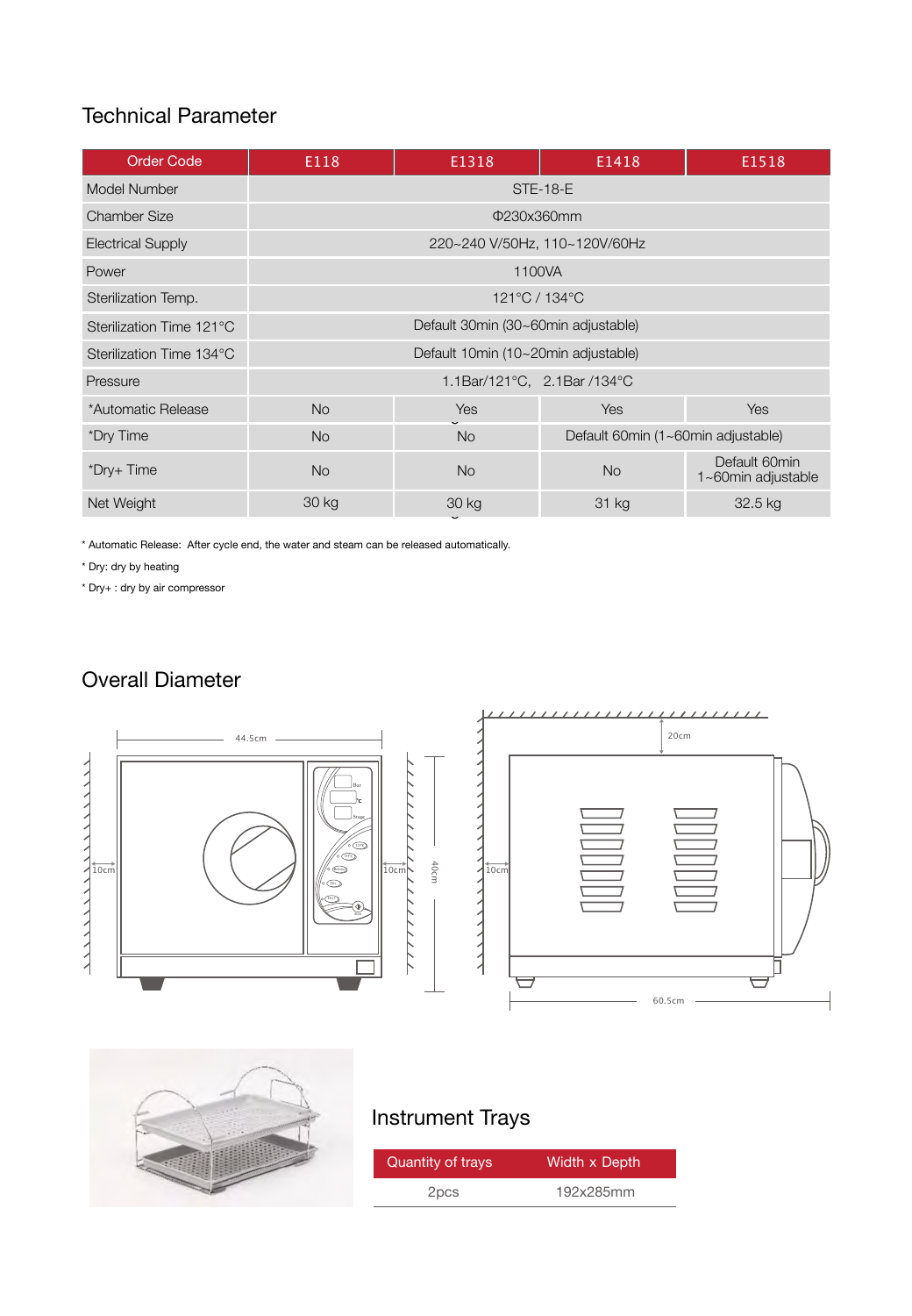

E118



# E1318/E1418/E1518